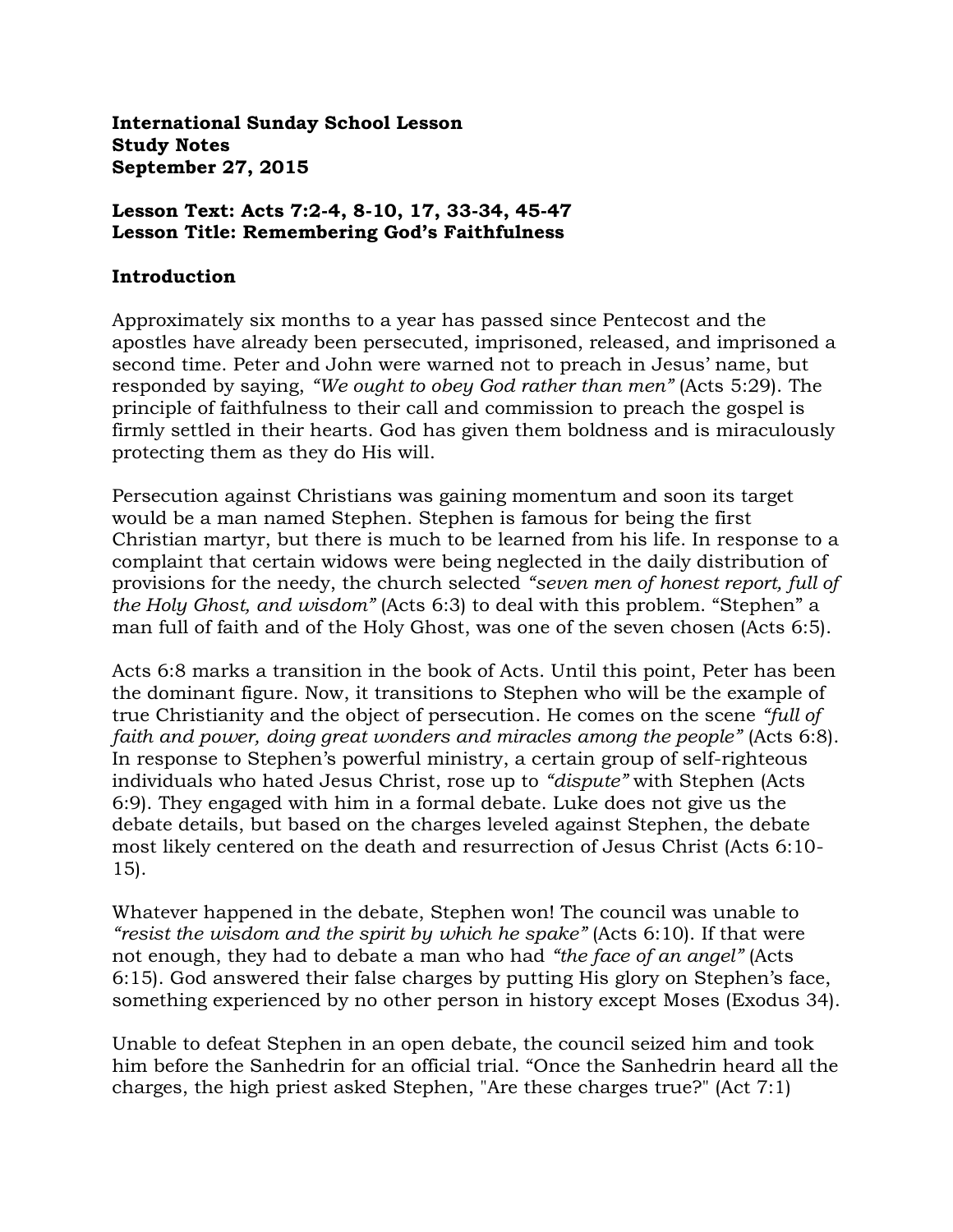though he was not really interested in anything Stephen had to say. What followed was one of the most amazing and most potent sermons ever preached. Stephen knew his Bible and his Bible history. As he stood tall before the Council, he brought the theology of Christ down hard on the three great pillars of popular Judaism: the land, the law, and the temple—three false bases for confidence before God. He not only attacked those three sacred cows—he took them by the horns and turned them belly up." (Preaching the Word - Preaching the Word – Acts: The Church Afire.)

## **Remembering God's Faithfulness to Abraham (Acts 7:2-4, 8)**

#### Verse 2-4

"And he said, Men, brethren, and fathers, hearken; The God of glory appeared unto our father Abraham, when he was in Mesopotamia, before he dwelt in Charran, And said unto him, Get thee out of thy country, and from thy kindred, and come into the land which I shall shew thee. Then came he out of the land of the Chaldaeans, and dwelt in Charran: and from thence, when his father was dead, he removed him into this land, wherein ye now dwell."

Stephen began his defense with the words, "Men, brethren, and fathers" which are words revealing his identity with them and respect for them. He then began to talk about "Abraham," the father of faith. The life of faith for the Jewish people began in Abraham. Stephen reminded the Jewish leaders "the God of glory appeared unto our father Abraham" long before he was living in the Promised Land. God revealed Himself to "Abraham, when he was in Mesopotamia, before he dwelt in Charran." In other words while Abraham was far away from the Promised Land, he was also dwelling in the midst of idolaters and pagans. It was there God said unto him, "Get thee out of thy country, and from thy kindred, and come into the land which I will shew thee."

Stephen's point is, at the time God chose, called, and blessed Abraham he did not own one inch of the Holy Land. The land the Jews now possessed was not the blessing. The blessing was in the faithfulness of God to choose a lost sinner like Abraham to be the recipient of God's grace and favor. It was God who "removed him into this land, wherein ye dwell." If God in His sovereign plan and choice of Abraham had not "removed him into this land," the descendants of Abraham would still be lost pagans in Ur of the Chaldees!

Stephen is taking the nation back to her spiritual roots. It is a heritage that the people seemed to have forgotten. Over the years they have somehow equated physical descent with spiritual experience and depended on their blood line for righteousness rather than personal faith in the Lord.

Verse 8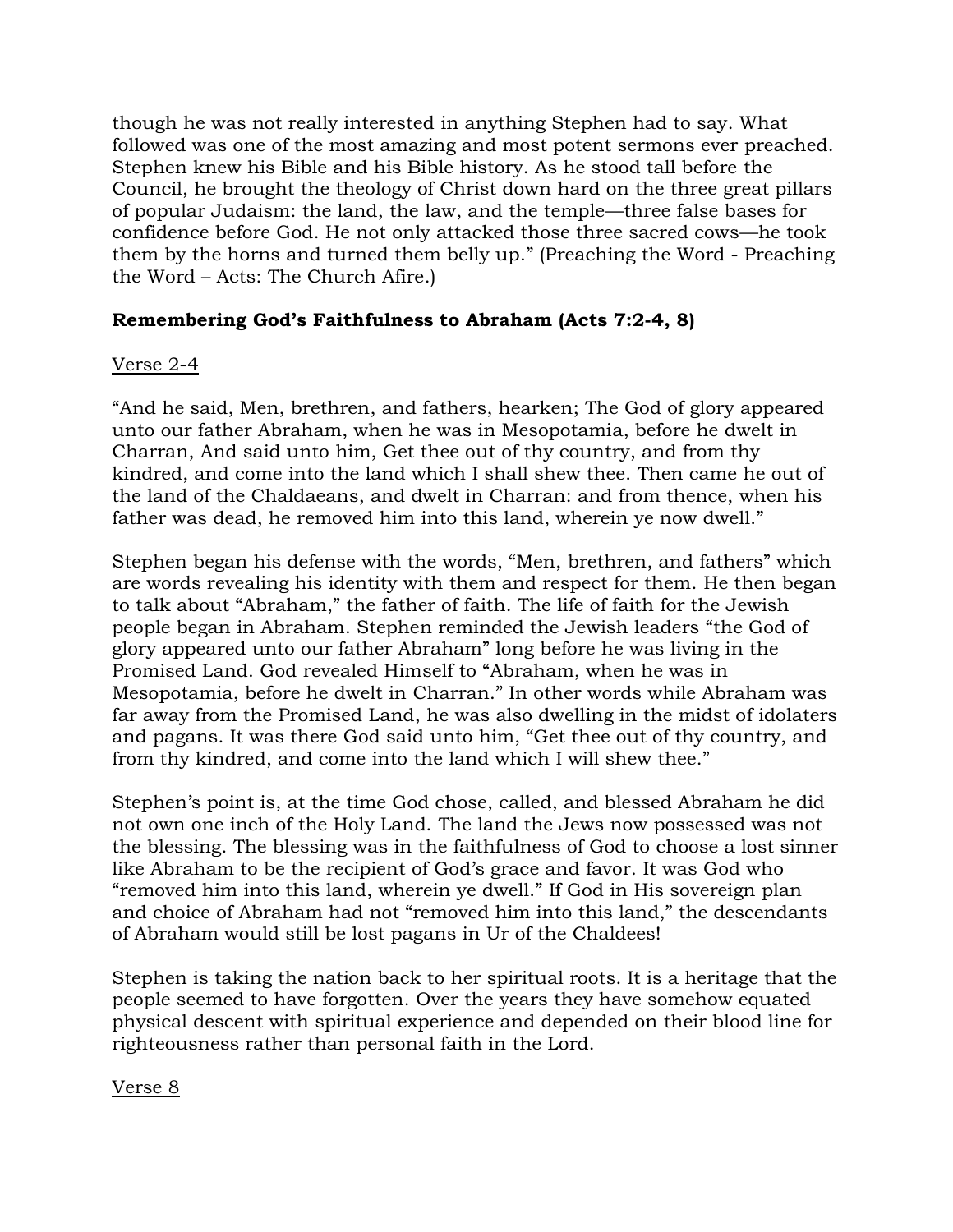"And he gave him the covenant of circumcision: and so Abraham begat Isaac, and circumcised him the eighth day; and Isaac begat Jacob; and Jacob begat the twelve patriarchs."

It may seem strange that Stephen, would introduce "circumcision" into his testimony. The Jews prided themselves in "the covenant of circumcision." It was the identifying mark that separated them from all other people and nations. When God commanded Abraham to "circumcise Isaac" on the "eighth day" it was a sign that no fleshly achievement would bring to pass the promises of God to Abraham and his descendants. Abraham was to look beyond his ability toward God and teach his descendants to live by faith.

Stephen's point is at this stage in Jewish history, there are no land, law, and temple. The faith of Abraham was passed from generation to generation by dependence upon God's Word.

# **Remembering God's Faithfulness to Joseph (Acts 7:9-10, 17)**

## Verse 9-10

"And the patriarchs, moved with envy, sold Joseph into Egypt: but God was with him, And delivered him out of all his afflictions, and gave him favour and wisdom in the sight of Pharaoh king of Egypt; and he made him governor over Egypt and all his house."

After discussing Abraham, Stephen discusses "Joseph." The story of Joseph and how his brothers sold him into slavery in Egypt is one of the most fascinating and extraordinary stories of the Bible and Jewish history.

The "patriarchs" is a reference to Jacob's sons. Out of "envy" they "sold Joseph into Egypt." The word "envy" describes dealing with someone in a hostile manner. The Bible says, *"And when his brethren saw that their father loved him more than all his brethren, they hated him, and could not speak peaceably unto him"* (Genesis 37:4). Joseph's brothers both hated and envied him.

"But God was with him, And delivered him out of all his afflictions, and gave him favour and wisdom in the sight of Pharaoh king of Egypt; and he made him governor over Egypt and all his house." God was "with Joseph" when his brothers put him in that hole in the ground (Genesis 37:20-29). God was "with Joseph" when he was sold into Egyptian slavery (Genesis 37:36). God was "with Joseph" when he was accused of rape by Potiphar's wife (Genesis 39:7-14). God was "with Joseph" when he was in prison (Genesis 39:20-21). God was "with Joseph" during the famine in Egypt (Genesis 41:25-57). God was "with Joseph" when He made him "governor over Egypt and all his house" (Genesis 42:6).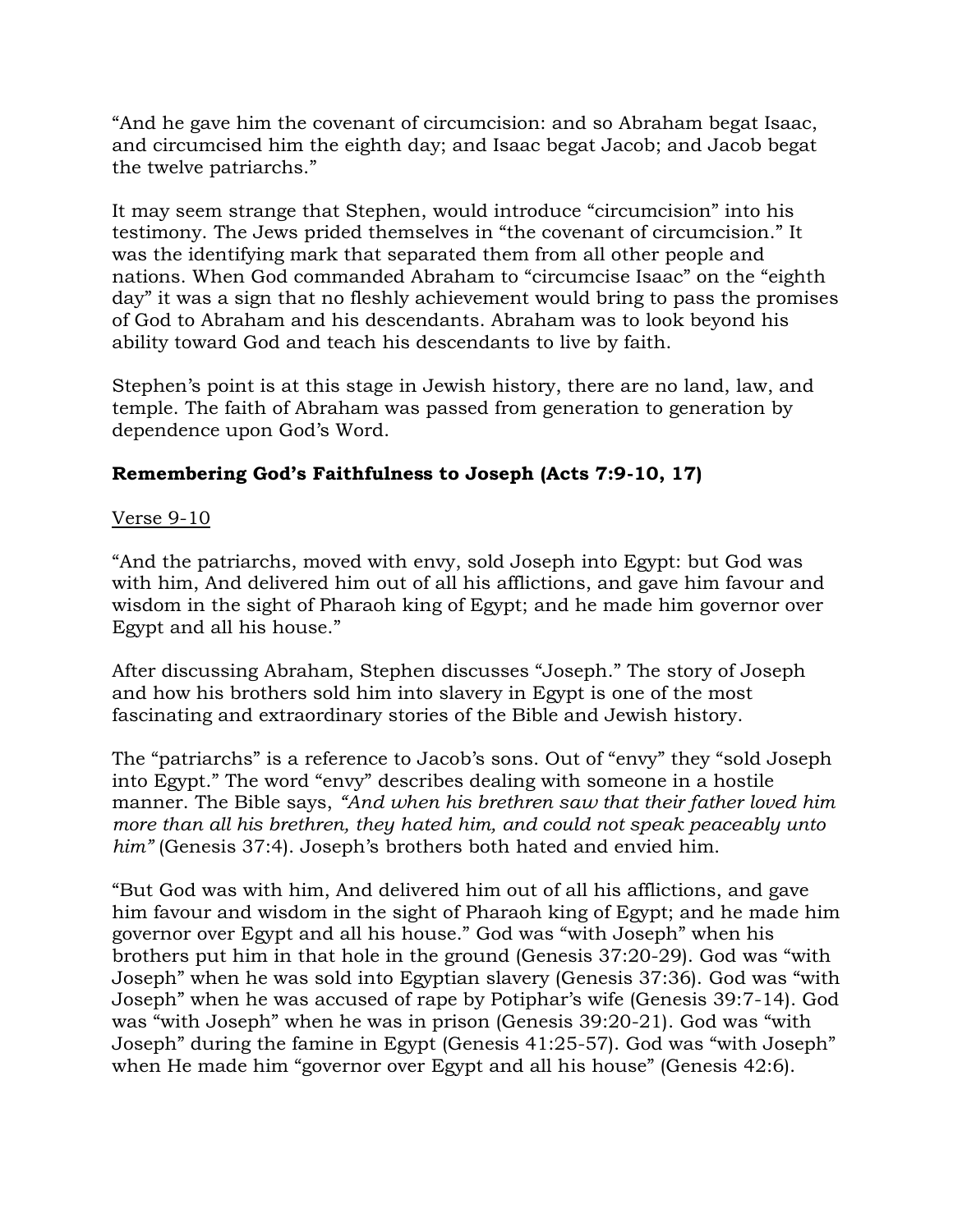Romans 8:28, *"And we know that all things work together for good to them that love God, to them who are the called according to his purpose,"* was not written at the time of Joseph's trials. But God's Word applied to Joseph then just as it applies to us now.

Stephen wanted the council to think about how God often exalted those whom the people rejected. In this particular example, it was Joseph. It was symbolic of what they had done to Jesus. They had rejected him but now God had raised Him from the dead and exalted Him (Acts 5:30-31).

#### Verse 17

"But when the time of the promise drew nigh, which God had sworn to Abraham, the people grew and multiplied in Egypt,"

In Acts 7:11-16, Stephen continues his discourse regarding Joseph and his extended family in Egypt. This sets the stage for one further observation about Abraham. For nearly two hundred years Abraham's descendants amounted to no more than seventy-five souls at the time Joseph and his family is in Egypt (Acts 7:14). The four hundred year stay in Egypt would result in God's people growing and multiplying. Not even slavery in Egypt prevented God from making good on His promise to Abraham.

The "time of the promise" refers to the time when God would fulfill his "promise" to "Abraham." That "promise" was *"that he would give it to him for a possession, and to his seed after him, when as yet he had no child*" (Acts 7:5).

In Hebrews 11:3, the Apostle Paul reminded the Hebrew Christians that Abraham and the patriarchs died without receiving the promise. However, when the time "drew nigh" for the fulfillment of the promise, God kept His promise and gave "Abraham" the land.

## **Remembering God's Faithfulness to Moses (Acts 7:33-34)**

In Acts 7:18-32, circumstances went from bad to worse for God's chosen people. After Joseph's death, *"there arose a new king over Egypt, which knew not Joseph"* (Exodus 1:8). As a result, the honored descendants of Joseph were quickly reduced to slaves. But God raised up a deliverer: Moses. That historical fact becomes the next point in Stephen's sermon.

When Moses was forty years old, he murdered an Egyptian who was abusing a Hebrew (Exodus 2:12; Acts 7:23-29). He thought his fellow Hebrews knew who he was and that they understood his God-given assignment as their deliverer. But they Bible says, *"they understood not"* (Acts 7:25). Like the men before whom Stephen was speaking, and like the men before whom Jesus had been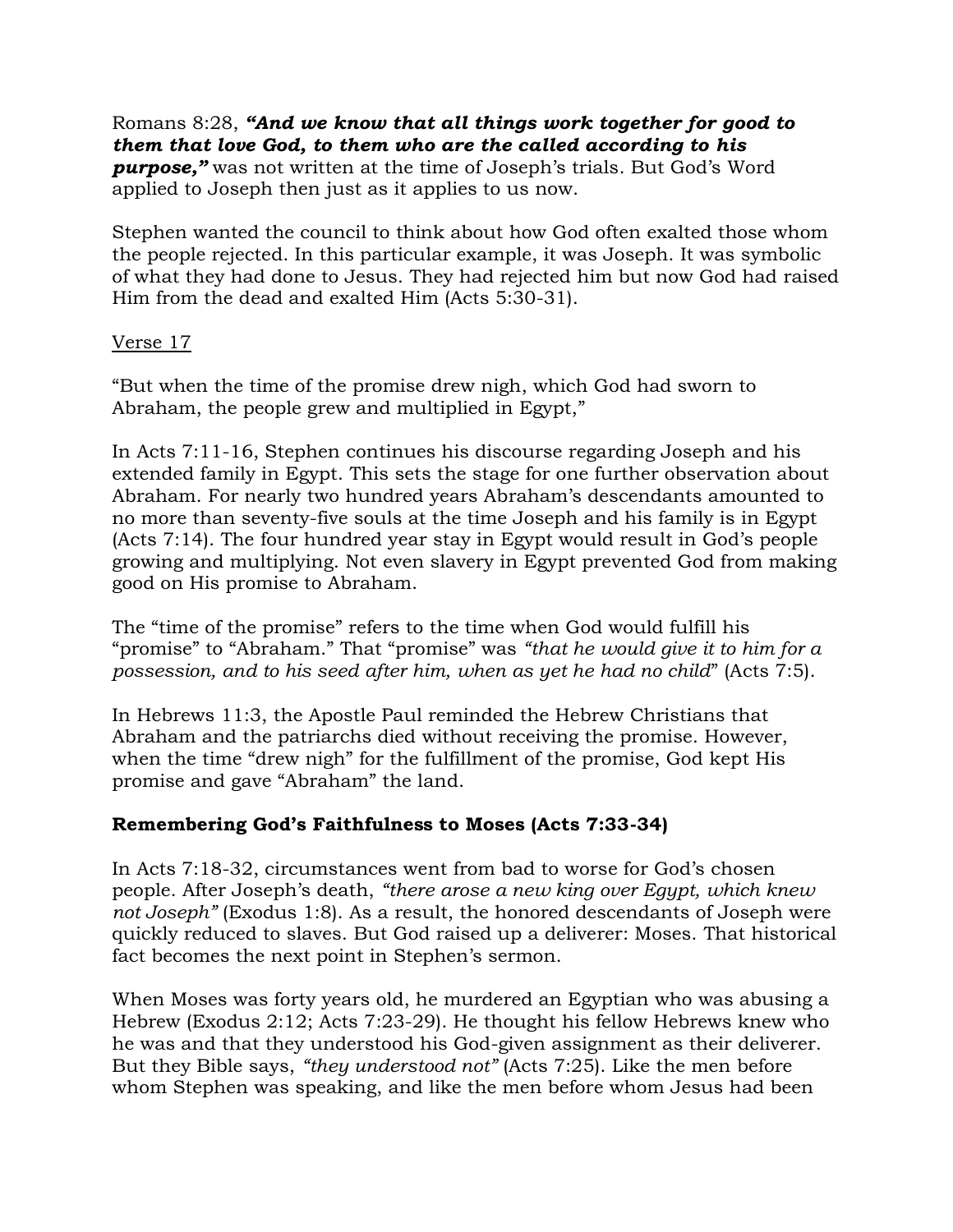tried, the Hebrews displayed their spiritual blindness in rejecting Moses as he tried to help them in their hour of slavery.

As a result of the Egyptian murder by Moses and the blindness of the Hebrew people in not understanding who he was, Moses was forced to flee into the desert. It was forty years before he returned as their God-sent deliverer to lead them out of Egyptian bondage. It that desert Moses encountered the burning bush.

## Verse 33

"Then said the Lord to him, Put off thy shoes from thy feet: for the place where thou standest is holy ground."

As mentioned earlier, Stephen knew his Bible. He quotes Exodus 3:5 which occurred when Moses was standing before the burning bush. It was indeed "holy ground" because God was about to speak to Moses with a fresh revelation of Himself and directions for Moses life.

## Verse 34

"I have seen, I have seen the affliction of my people which is in Egypt, and I have heard their groaning, and am come down to deliver them. And now come, I will send thee into Egypt."

Stephen is quoting Exodus 3:7-10 in this verse. But Stephen is not just quoting Scripture to impress his listeners. Verse 34 is emphasizing that God is raising up a deliverer for the Hebrew people. He will send "into Egypt" to deliver His people. Stephen's point is that God had promised He would someday raise up a Deliverer like Moses, one that the people must hear (Acts 7:37). This of course was the Lord Jesus Christ, whom members of this council had rejected.

# **Remembering God's Faithfulness to David (Acts 7:45-47)**

In response to the accusation that he spoke against the temple, Stephen retraces the history of the tabernacle in the wilderness to the temple to show his respect for the Jewish house of worship. He begins first with the tabernacle and how God instructed Moses concerning its construction (Exodus 25; Acts 7:42-43).

The generation of Israelites could not plead ignorance to God's glory and presence because they had His presence in that mobile house of worship for forty years.

Verse 45-47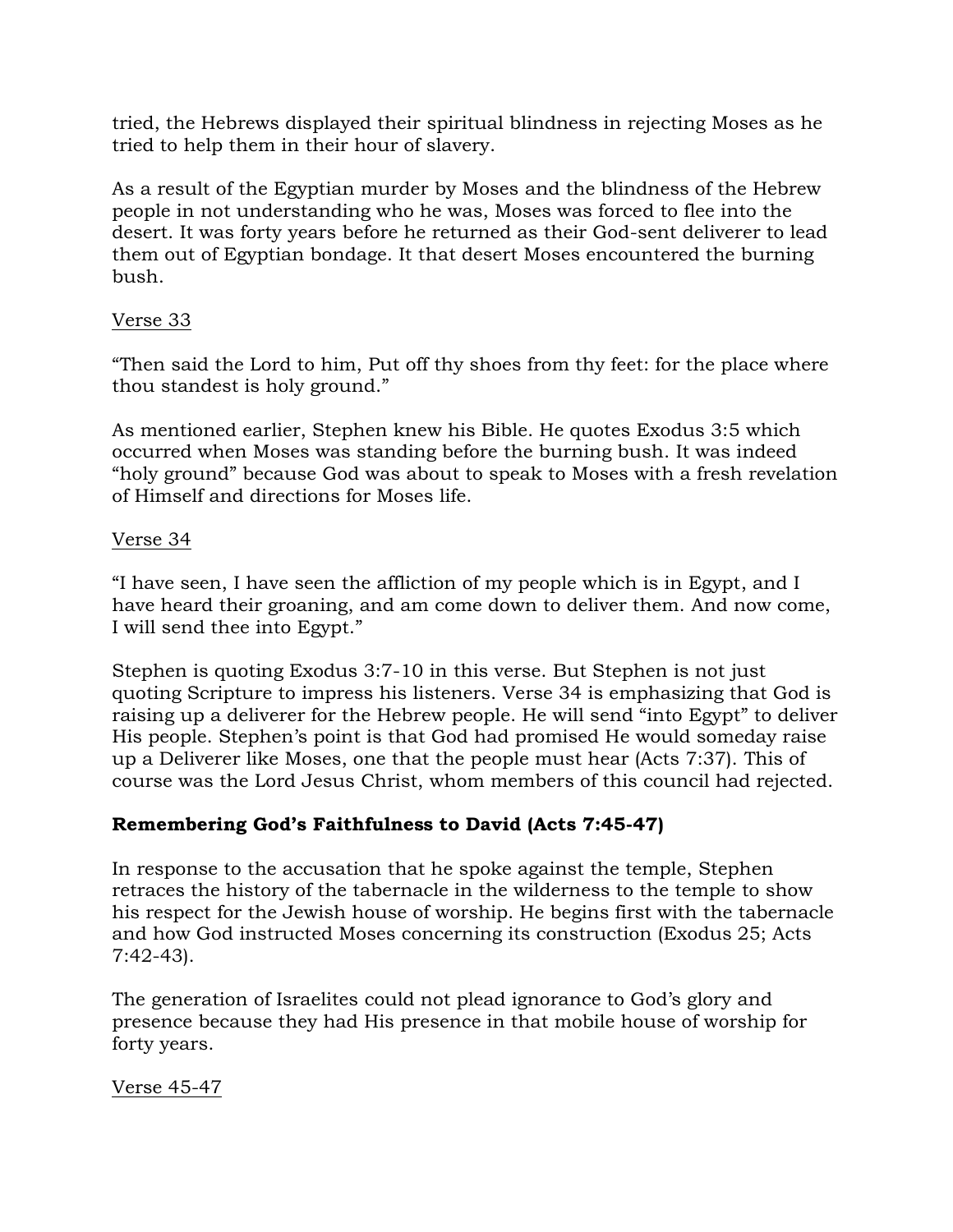"Which also our fathers that came after brought in with Jesus into the possession of the Gentiles, whom God drave out before the face of our fathers, unto the days of David; Who found favour before God, and desired to find a tabernacle for the God of Jacob. But Solomon built him an house."

The "fathers" or forefathers that lived in the days after Moses' death, had the tabernacle as "Jesus," a reference to Joshua, not the Lord Jesus Christ, when they entered the land of Canaan. Joshua and the tabernacle led them "into the possession of the Gentiles" or the land possessed by pagans, and "God drove them out." The tabernacle was still operative unto "the days of King David."

Having found "favour before God," David "desired" to build a better structure in which to worship (2 Samuel 7:1-4). In fact, he told Nathan the prophet his desire to build a temple and Nathan agreed. But later that night the Lord spoke to Nathan to tell David not to build a temple. That would come later through David's son, Solomon.

What Stephen is telling the Sanhedrin is dangerous. He is telling them the temple has no significance anymore. Stephen wants them to understand that because of the death, burial, and resurrection of Jesus Christ, the true church will not be identified with the temple. You see, these religious people were trusting in a building. They had put all their hopes and dreams in a structure, but their hearts are far from God.

Stephen wanted the Sanhedrin to know *"the most High dwelleth not in temples made with hands"* as spoken by the prophet Isaiah (Isaiah 66:1; Acts 7:48). He abides in the hearts of those who trust Christ for salvation.

## **Conclusion**

Stephen began his defense before the council by telling them they did not understand Abraham or the land God had promised. Being sons of Abraham was their greatest claim, but they would never see God's heaven by just being sons of Abraham. They must have faith in God's Son, the Lord Jesus Christ, and be born again (John 3:3).

Stephen continued with the story of Joseph hoping they would see the One rejected was eventually exalted. They had rejected Christ but God had exalted Him through the resurrection. He recounted the story of Moses where the Hebrew people were blind to what God was doing through His chosen deliverer.

Finally, Stephen mentioned the temple. The Jews defended their temple at all cost. They had allowed their devotion to a building to replace their loyalty to God.